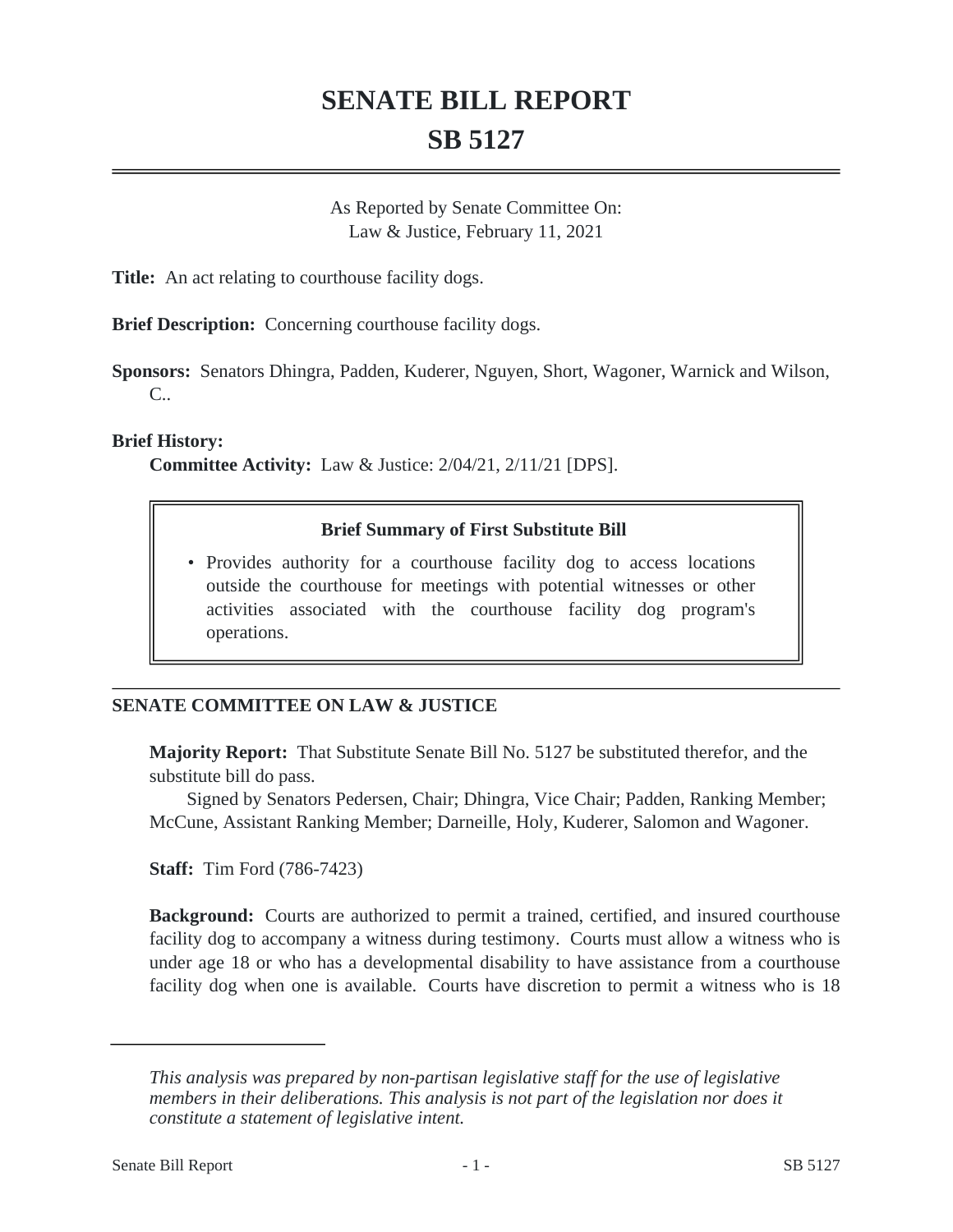years old or older, and does not have a developmental disability, to use a courthouse facility dog when available. The court must determine by motion whether to allow a witness to have an assistance dog in the courtroom. The motion must demonstrate:

- the courthouse facility dog's credentials and insurance;
- the witness and dog have developed a relationship in anticipation of testimony; and
- the assistance of the courthouse facility dog is necessary to assist the witness during testimony.

In the courtroom, the handler must be present with the dog, the dog must accompany the witness to the stand without a leash, and the dog must lie quietly on the floor out of the jury's view. If the courthouse facility dog accompanies a witness in a jury trial, the court must employ specific protections to prevent prejudice to any party caused by use of the dog's assistance during testimony. The protections include:

- allowing jury voir dire questions regarding potential prejudice because of the dog's presence;
- ensuring the dog is not in view of the jury before, during, or after testimony; and
- upon a party's request, a jury instruction to address potential prejudice or bias because of the presence of the dog in the courtroom.

Courts may adopt rules governing the use of courthouse facility dogs to assist witnesses during testimony.

**Summary of Bill:** The bill as referred to committee not considered.

**Summary of Bill (First Substitute):** Courts are authorized to exercise discretion permitting a courthouse facility dog to be used in any judicial proceeding.

A courthouse facility dog accompanied by a certified handler is authorized to access:

- any courthouse;
- any location where the courthouse facility dog and certified handler provide services, participate in administrative activities of the courthouse facility dog program, engage in community outreach, or participate in training activities;
- any location related to a law enforcement investigation where law enforcement requests their presence; and
- matters pending in the civil or criminal justice system.

Authorized locations include, but are not limited to, places of public accommodation, all modes of public transportation, children's advocacy centers, schools, day care facilities, law enforcement agencies, prosecutors' offices, attorneys' offices, medical facilities, specialty courts, and court appointed special advocates and guardian ad litem program offices. The certified handler may be asked to show identification, provided by the qualified assistance dog organization that trained the courthouse facility dog and courthouse handler, to establish that their public access is authorized.